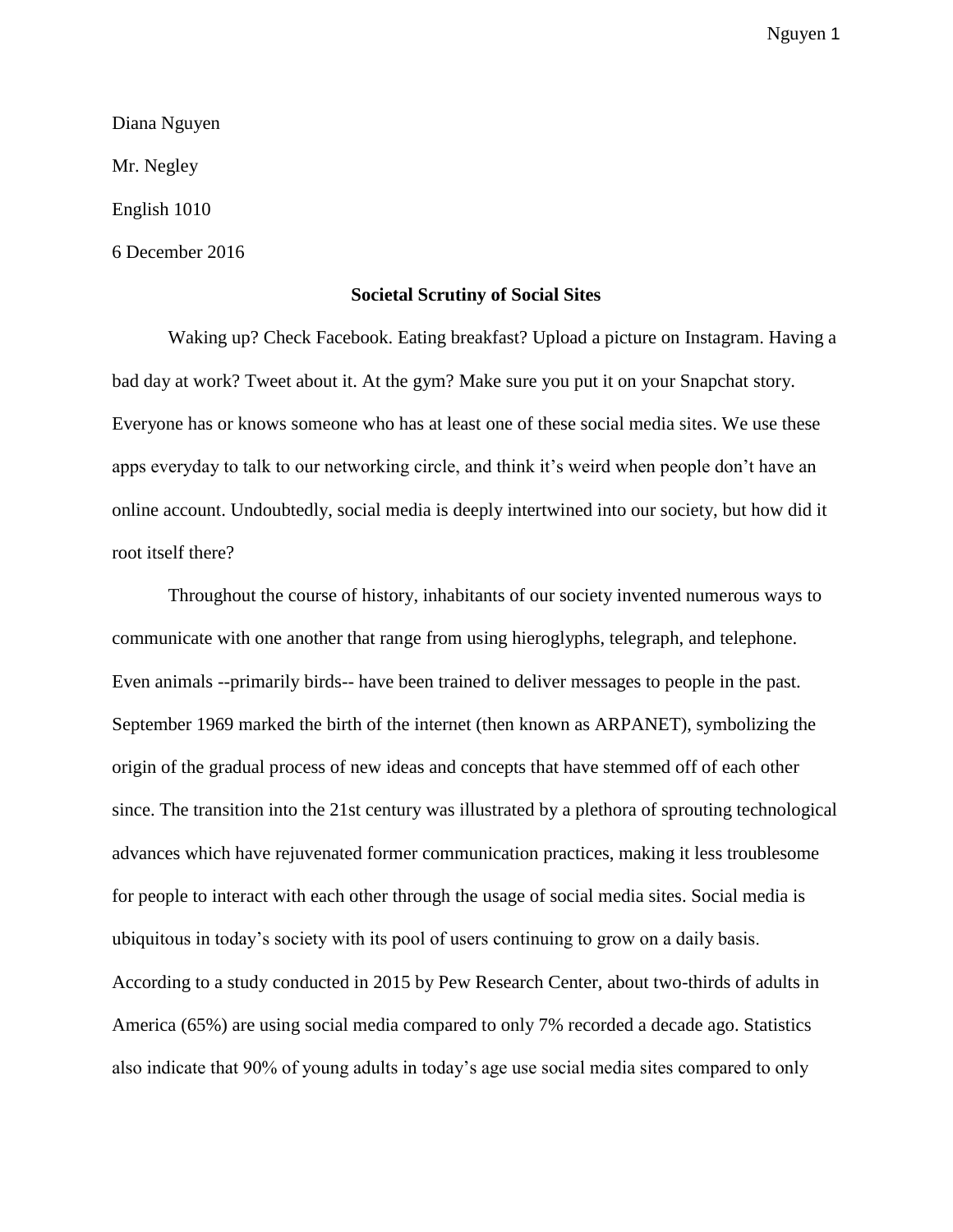12% recorded in 2005. Even seniors are making a stomp on these sites with 35% usage compared to 2%. Regardless of age, gender, socioeconomic status, racial background, and location, records show that there is an overall increase of people utilizing online sites to interact and exchange information with each other. As a result of the increased globalizing trend of social media sites, a myriad of polarized discussions have surfaced on the issue. On one hand, proponents corroborate the idea that these online sites create more readily accessible information and a more global connection amongst our population. On the other hand, opponents complain that social media creates more conflict regarding the diffusion of false information and facade of weakened productivity.

In their article for the *Harvard Business Review*, "Conquering Digital Distraction," Larry Rosen, a psychologist, and Alexandra Samuel, a technologist, denounce the usage of online networking sites in regards to its effects on the population. Rosen and Samuel criticizes society's relationship with social networks asserting that "[w]e waste time, attention, and energy on relatively unimportant information and interactions, staying busy but producing little of value… The result is reduced productivity and engagement, both in the office and at home." In other words, Rosen and Samuel view social media simply as a distraction that portrays an impediment to productivity inside and outside of the workplace. They argue that social media combined with internet information overload makes it hard for employees to meet expectations and perform well at work, "costing the economy \$977 billion annually."

In my view, however, social media is a factor of our society that is so deeply rooted that it cannot be separated. Online networkings sites provide us more access to all the news updates, even those not reported by television. From the communicational perspective, it unites everyone across the globe, enabling us to strengthen and encourage our relationships, making people live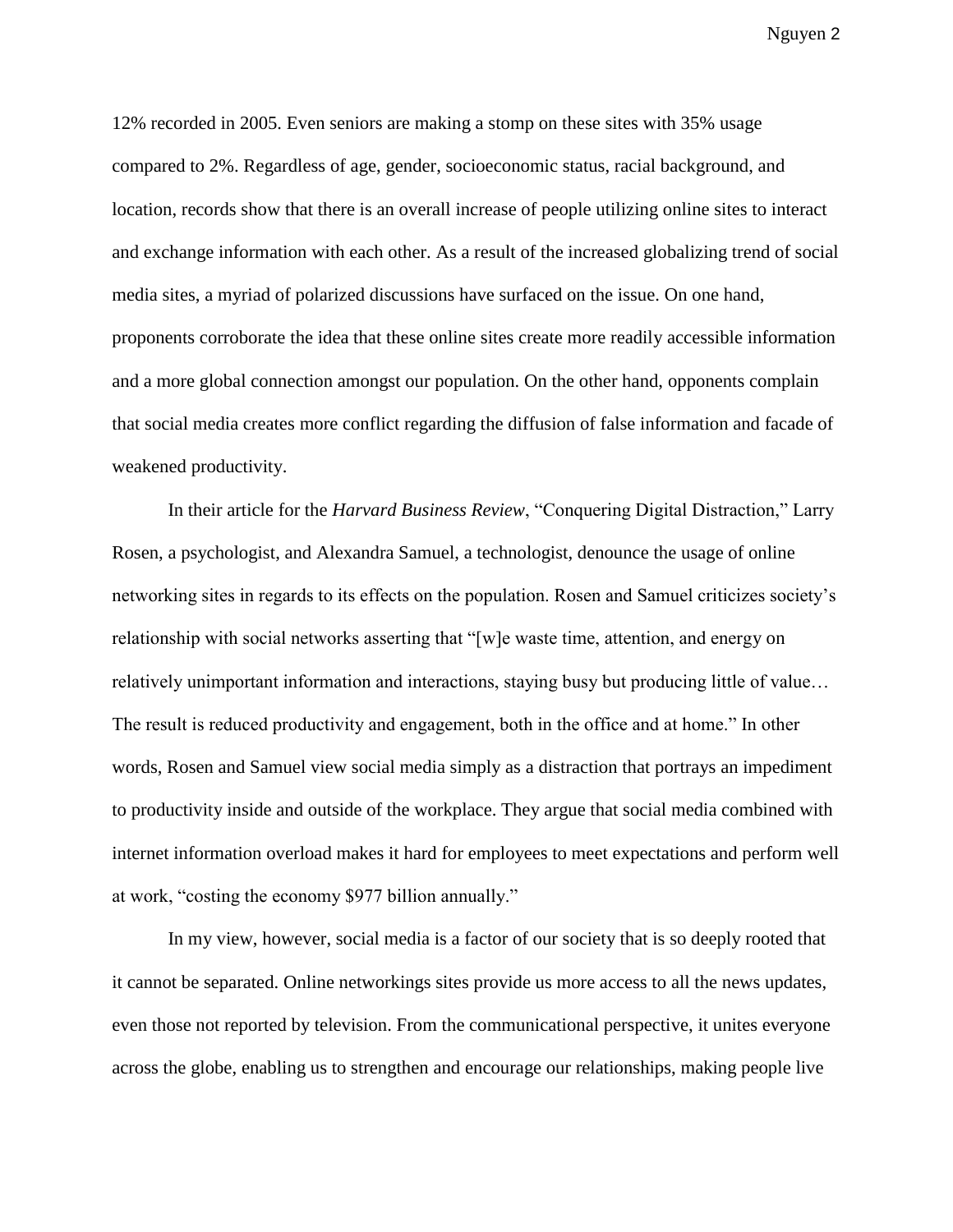improved and happier lives. Individuals are not the only ones that can take advantage of these sites. Social media can also help from a business and organizational standpoint making global and local business interactions and transactions easier. Social media sites will only aid in societal development and growth--even if there are minor setbacks--due to the myriad of benefits it provides.

One of the most evident advantages that online networking sites provide is increased connection. These sites are a crucial element that represent a glue holding together our population on a global scale. Social media platforms are a primary news source for today's population, specifically millennials. This enables people from different countries and continents to be aware of local events that are happening in other places--such as natural disasters targeting a specific area--and global instances that affect Earth's population as a whole. Many Americans, myself included, spend more time scouring Facebook and Twitter feeds for the latest news and updates than watching Channel 9 news. Social networking sites are reckoned to spread information faster than any other form of media. Kristin Marino's article, "Social Media: The New News Source," contains a set of statistics regarding how people have obtained their news. It's recorded that "over 50% of people have learned about breaking news via social media rather than official news sources." It is now one of the top news sources and is expected to replace more traditional platforms. Various types of news (i.e. sports, medicine, economy, etc.) keeps users engaged and involved. Networking sites allow you to look at specific categories that users are interested in as opposed to general news that people may or may not wish to see. Obtaining news from social media platforms is also very convenient for people who are constantly on the go and do not have time to pick up a newspaper or sit back and watch television. Busy moms can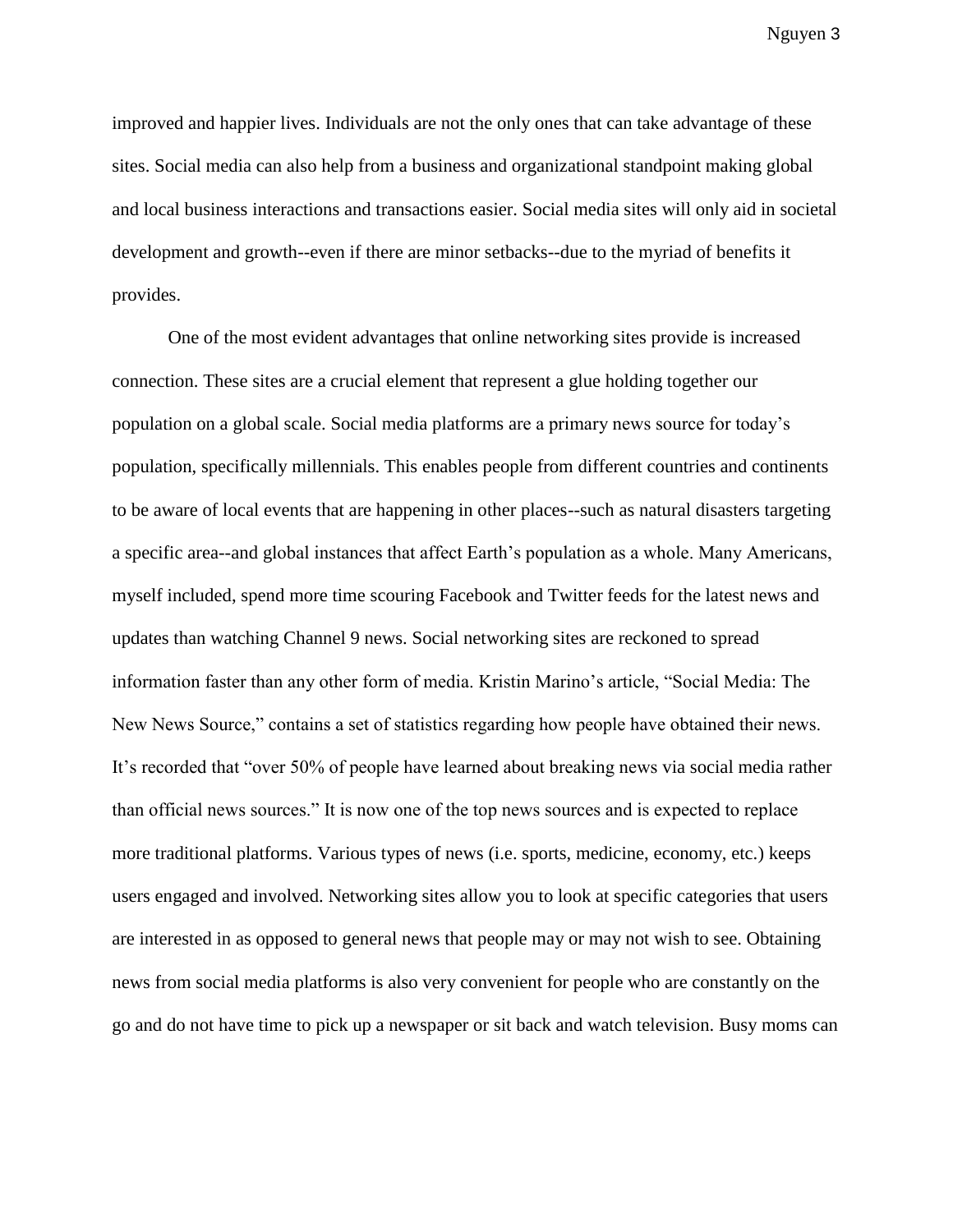pull up the latest news at the touch of a button on her phone while tending to other work, and business professionals can stay updated in the media while traveling to their next meeting.

Due to this efficiency of news diffusion that social media provides, however, a concern arises on the spread of invalid information. Referencing back to Marino's article, opponents call attention to the "49.1% of people [who have] heard breaking news via social media that turned out to be false." In another article, written by Sam Laird, Mashable's Senior Sports Reporter, titled, "Twitter Troll Who Posted Fake Sandy News Apologizes to the Internet," a New York City hedge fund analyst tweeted out false information "that began with 'BREAKING," claiming that "the floor of the New York Stock Exchange had been flooded" and that the "power company... would cut off service to all of Manhattan." This greatly alarmed the public as his messages were retweeted and reported on by the national media. That is to say that people who are against social media argue that online news is not trustworthy and reliable. Opponents are right when they claim that information on sites such as Facebook and Twitter can be false, however they seem on a more dubious ground if they have priorly assumed that all of the information found online is true. This would be similar to believing everything you hear in person. It is already expected that not everything published in the media, including social networking sites, is always factual. It should be anticipated that not everything presented online is true, especially considering the fact that we live in a world bombarded with many different opinions and ideas.

Rosen and Samuel are not the only major opposers of social media usage. Whereas they criticize the decreased productivity and engagement of our society, Maura Keller, a Minneapolisbased writer and editor, excoriates social media from the communicational perspective. In her article, "Social Media and Interpersonal Communication," Keller argues that by social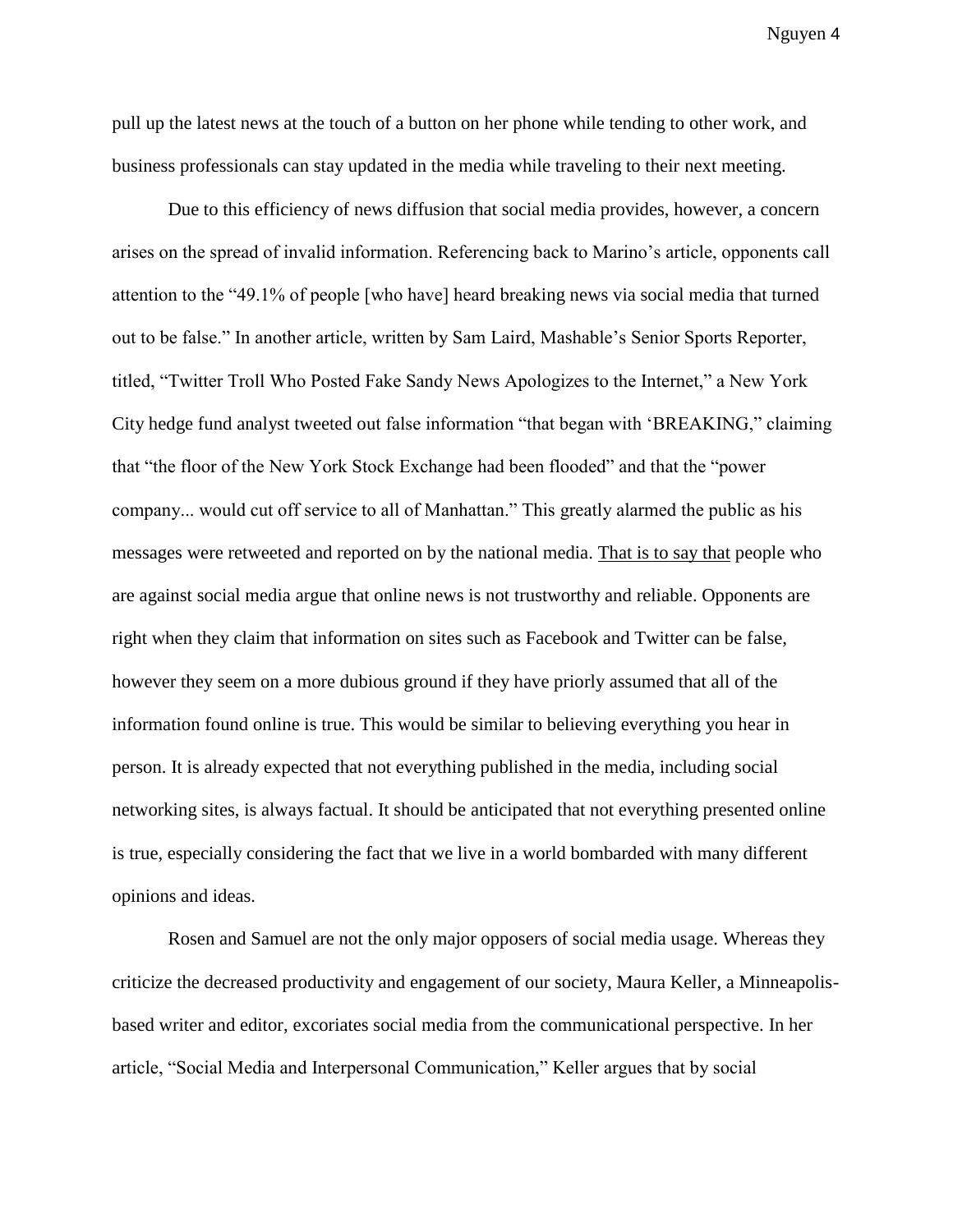networking sites, society faces a severe decline in our face-to-face interaction which could be detrimental to our social skills, as many other contenders have added. After viewing a study showing that social media is being a more preferred method of communication conducted by Paul Booth, a professor at DePaul University, Keller insists that "our interactions on social media tend to be weak ties--that is, we don't feel as personally connected to the people at the other end of our communication as we do when we're face-to-face." She also includes one of Booth's supporting statements: "'So while we're communicating more, we may not necessarily be building relationships as strongly[.]'" In other words, Keller and Booth are trying to convey that we are always online sending instant messages, creating meaningless relationships, instead of meeting with each other in person to deepen existing ones. Although I agree with Keller and Booth up to a point, I cannot accept their overriding assumption that social media acts as a replacement for face-to-face human interaction. Relationships made online are certainly not "weak" either. As a matter of fact, social networking are actually proven to facilitate face-to-face interaction. According to a study by ExactTarget, an email marketing firm,"[46% of Twitter users] meet friends in person more and 7% meet them less." Additionally, take a look at networking sites like Tinder and Match.com, for example. These are online social sites that people use to meet new people and date. A lot of my close friends are currently in relationships with people they meet online. One of my coworkers is even married to someone he met on eHarmony. Would that be considered "weak?" Online networking sites were constructed as tools to strengthen online and offline relationships, not discontinue face-to-face communication. Social media has indeed allowed me to continually keep in touch with my network circle. More specifically, it has solidified my relationships with family members who are not currently living in the United States. I've met so many different friends online, all with diverse backgrounds.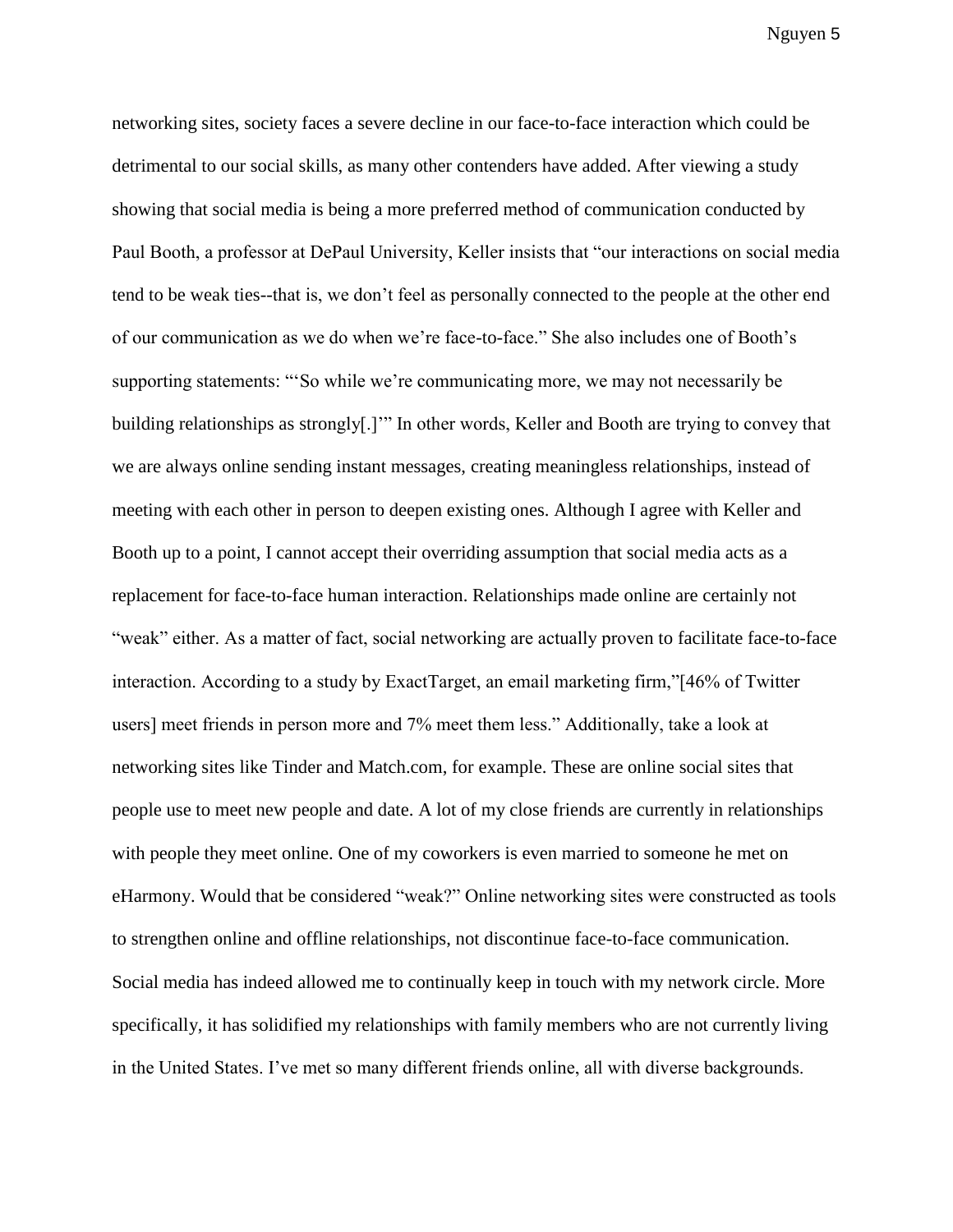They reside in various places ranging from Texas, Maine, and even South Korea! I've met some of them in person as well and we frequently keep in contact. Furthermore, according to a research study conducted on teenagers in June of 2012 by Common Sense Media, "[m]ore than one in four teen[agers] say that using their social networking site makes them feel less shy and more outgoing; one in five says it makes them feel more confident… and more sympathetic to others." Not only does social media seek to improve teenagers' social lives, it also helps adults maximize their quality of life and avoid health issues and addiction, by informing and encouraging people to join social support groups. The essence of the article expresses that using social media creates an improved social and emotional state.

On the contrary, contenders of online networking point out that a major setback to the usage of these sites would result in a distraction, encouraging counterproductivity. Though I concede that at times, social media can draw my attention away from other tasks, I would disagree with the statement that it is hindering our overall productivity. Recent studies have challenged the work of critics who have long assumed that online networking sites were a detriment to society's ability to remain constructive. In fact, "[f]or nearly half (46%) of information workers, using social tools has increased their productivity, while less than one in ten (9%) say these tools have reduced their efficiency, according to a new poll of 9,908 employees across 32 countries conducted by Ipsos Public Affairs on behalf of Microsoft." By focusing on the minor detail that online networking sites can be distracting from time to time, opponents like Rosen and Samuel overlook all of the other aspects and benefits that these sites provide. Readdressing their article, Rosen and Samuel are convinced that we are simply throwing away our time by partaking in useless online interactions. A piece of data in Brad Friedman's article, President of a social media marketing firm, supports Rosen and Samuel's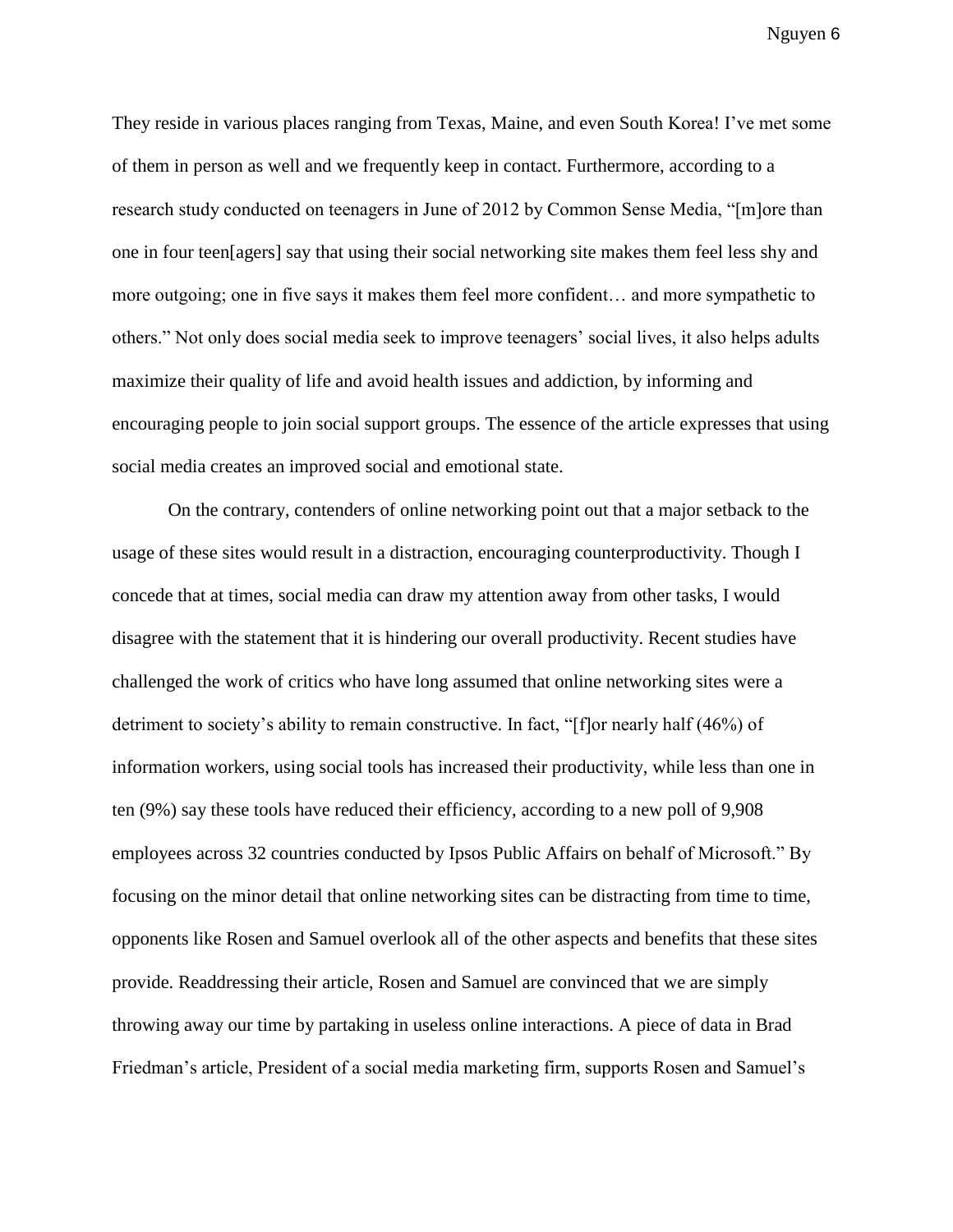article in stating that "57% of work interruptions involve … social tools like [email and social networks], as well as personal online activities such as Facebook…" and that "45% of employees surveyed reported they work only 15 minutes or less without getting interrupted… Doing the math [they've learned] for businesses with 1,000 employees, the cost of employee interruptions exceeds \$10 million per year. The actual cost of distraction is even higher in terms of negative impacts on work output, work quality and relationships with clients and co-workers." Whereas opposers of social media provide ample evidence in regards to this concern, other factors that must be taken into consideration have convinced me otherwise. Can the blame really be placed upon these sites for the corruption of businesses? Could it be that companies are simply hiring ineffective employees? If an employee is not able to control their urges from digital distractions, it is their own fault. Social media sites are made with the intent to be accessible to users, not to distract irresponsible employees and cut company sales.

As we shift our focus on businesses from an individual level to the company as a whole, there are many advantages that can be gained as they are able to inexpensively market their products and offerings to the world in an instant, facilitating new styles and trends in the marketplace. Additionally, non-profit organizations and charitable institutions can also utilize social media sites to raise awareness for a cause, encouraging individuals in our society to create a social change and contribute to the community. Earlier this year, for example, I participated in a service project on behalf of the Lupus Foundation for my marketing class. It was an online marketing campaign to raise awareness for Lupus, a chronic and prevalent autoimmune disease. Lupus was one of America's least recognized major diseases that can vastly impact people's health. By posting photos on Instagram, Tweeting out information, and encouraging others to share the post with their friends, our class was able to reach out to roughly 3,700 people. Of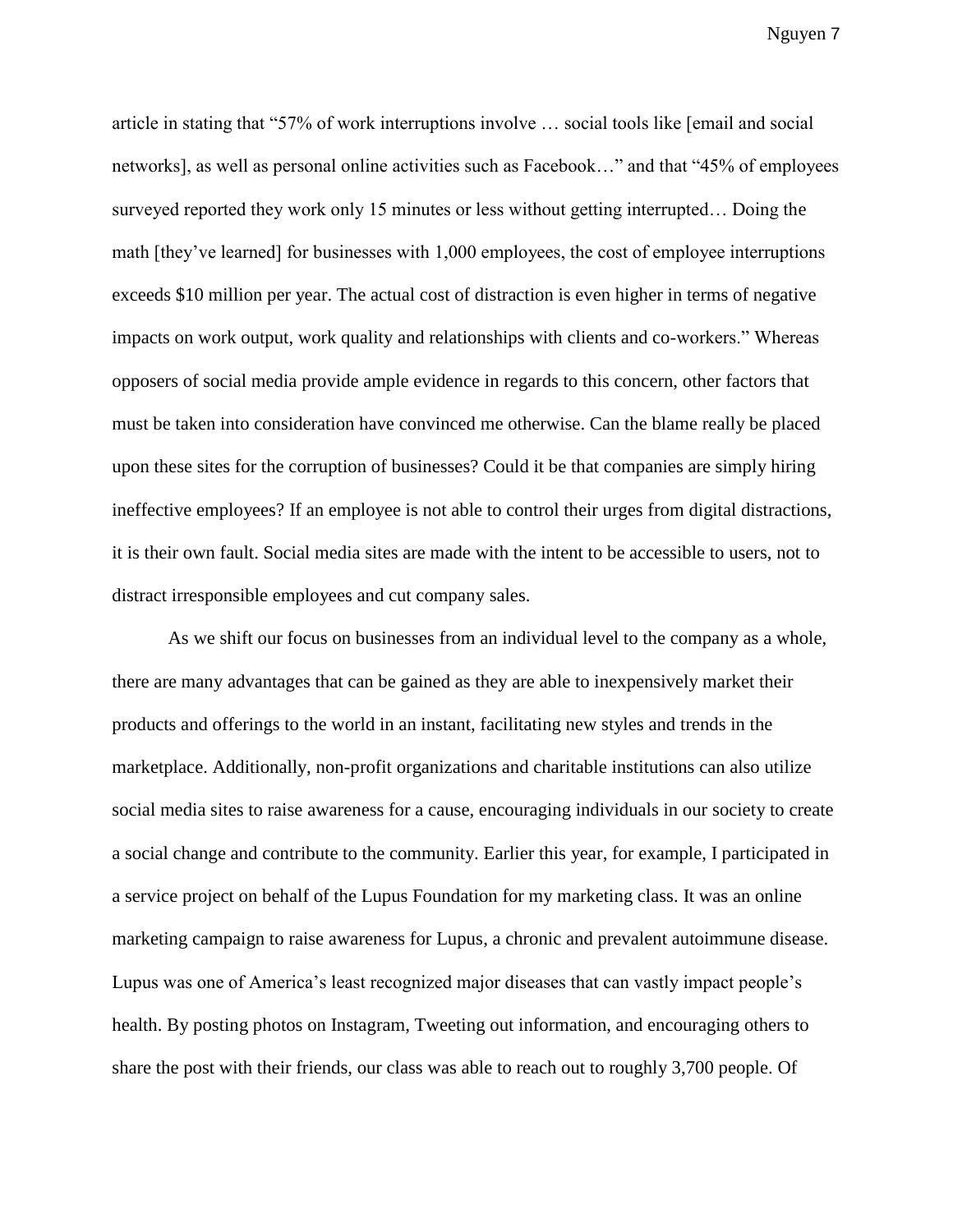those people, 191 were able to engage with the foundation at some level. We were amazed at how far our efforts could reach in a short period of time.

As discussed, the widely growing base for social media sites has elicited many dichotomized speculations. On the one hand, some Americans believe that social media is a hindrance to societal development in that it seems to reduce productivity levels. disperse dishonest news to the public, and kill our social skills with decreased human to human interaction. On the other hand, others acknowledge these sites to promote an increased cohesion of globalized information, uniting people from different parts of the world. I admit and endorse that Instagram, Snapchat, and Twitter can be distracting and may contain false information, however I am not fully convinced that these factors prevent our society from being productive altogether. Our population as a whole must recognize and acknowledge that social media represents a tree that is deeply rooted into our everyday lives, and therefore is most likely not going to be eliminated soon. Instead of trying to uproot this tree, we should nourish it and help it blossom so that its benefits can be utilized to its fullest potential. Although the usage of social media sites may be characterized by a few cons like many other concepts, it is outweighed by the advantages it provides to us: keeping us informed, connected, and involved.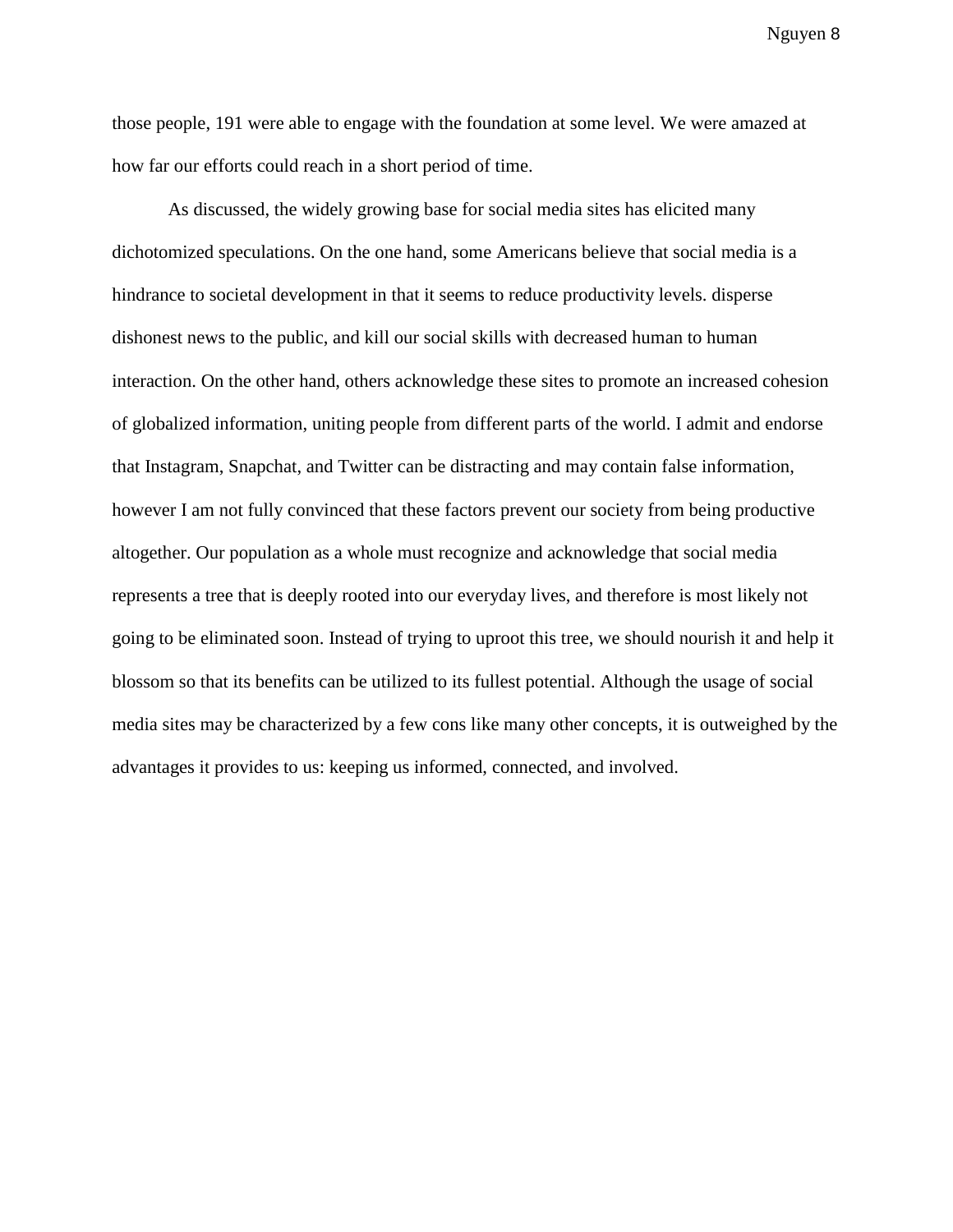## **Works Cited**

Friedman, Brad. "Social Networks Drain Productivity." *Social Media Today*. Social

Media Today, 07 Feb. 2015. Web. 12 Dec. 2016.

<http://www.socialmediatoday.com/content/social-networks-drain-productivity>.

Keller, Maura. "Social Media and Interpersonal Communication." *Social Media and* 

*Interpersonal Communication*. Social Work Today, May-June 2013. Web. 02 Jan. 2017.

<http://www.socialworktoday.com/archive/051313p10.shtml>.

Laird, Sam. "Twitter Troll Who Posted Fake Sandy News Apologizes to Internet."

*Mashable*. Mashable, 04 Dec. 2012. Web. 12 Dec. 2016.

<http://mashable.com/2012/10/30/sandy-fake-news-apology/#5LTzy66NmkqF>.

Leiner, Barry M., Vinton G. Cerf, David D. Clark, Robert E. Kahn, Leonard Kleinrock,

Daniel C. Lynch, Jon Postel, Larry G. Roberts, and Stephen Wolff. "Internet Society."

*Brief History of the Internet - Internet Timeline | Internet Society*. Internet Society, 15

Oct. 2012. Web. 12 Dec. 2016. <http://www.internetsociety.org/internet/what-

internet/history-internet/brief-history-internet>.

Marino, Kristin. "INFOGRAPHIC: Social Media: The New News Source | Schools.com."

*Schools.com*. QuinStreet, 16 Apr. 2012. Web. 12 Dec. 2016.

<http://www.schools.com/visuals/social-media-news\_rename.html>.

Perrin, Andrew. "Social Media Usage: 2005-2015." *Pew Research Center: Internet,* 

*Science & Tech*. Pew Research Center, 08 Oct. 2015. Web. 12 Dec. 2016.

<http://www.pewinternet.org/2015/10/08/social-networking-usage-2005-2015/>.